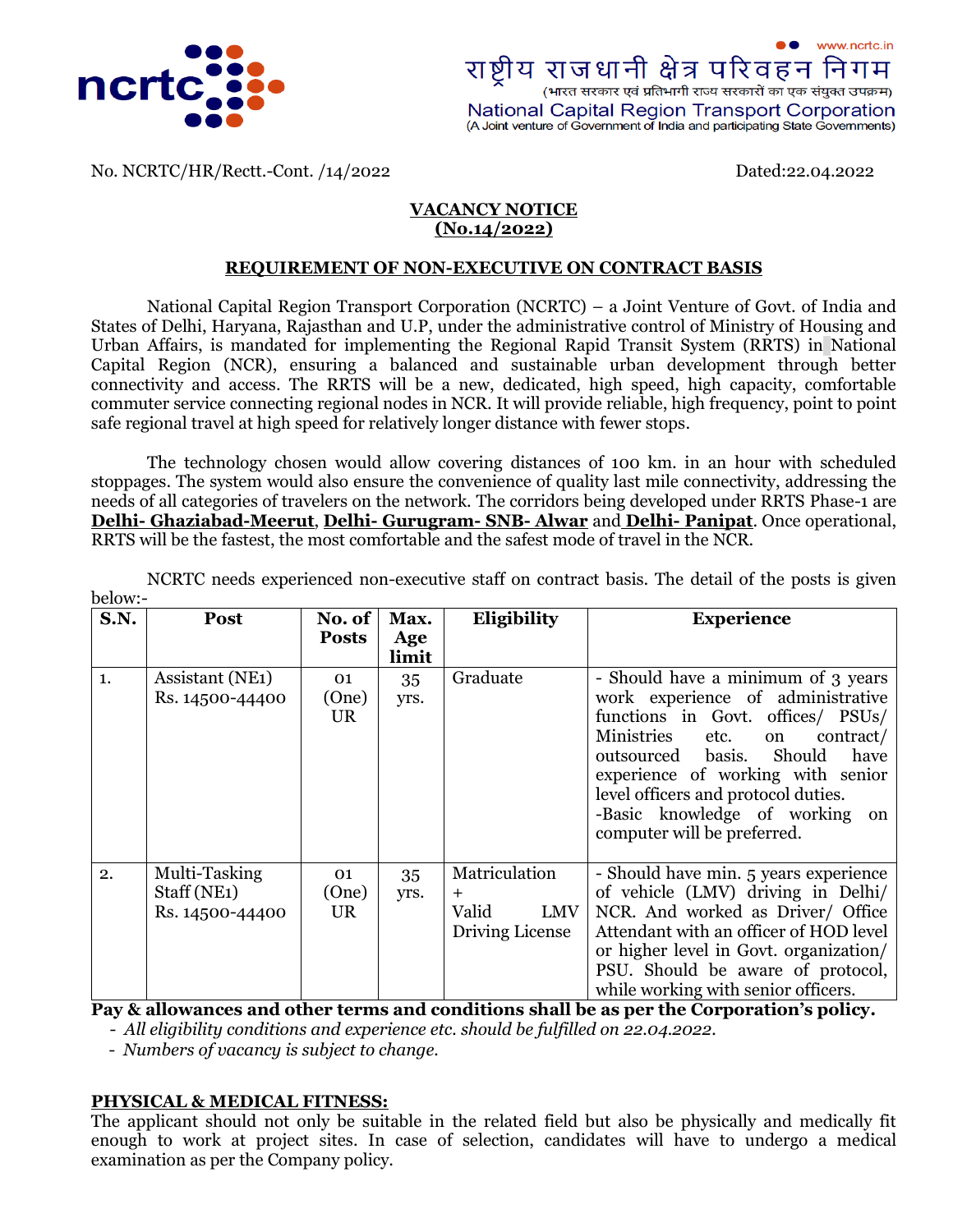## **SELECTION PROCESS:**

- (a) Candidates will be shortlisted on the basis of their eligibility/ experience in the relevant field and will be called for written examination.
- (b) The date, time and pattern of written examination shall be communicated to the candidates in advance. The written examination shall be held in Delhi only and candidates shall have to make their own arrangement for travel and stay.

### **SURETY BOND:**

The candidates selected shall have to execute a Surety Bond of Rs.1.5 Lakh plus GST and cost of training, if any, to serve the Corporation for a minimum period of one year. A three months' prior notice will be required before seeking resignation from the Corporation.

## **TERM OF CONTRACTUAL EMPLOYMENT**; -

The appointment shall be made purely on contract basis for a period of 03 (Three) years, which will be reviewed every year. After completion of 03 (Three) years contractual employment, services may be extended further/ terminated, subject to the requirement of the Corporation and on performance of the employee. In case of non-requirement or performance not found satisfactory, the services shall be terminated.

### **POSTING:**

The job is transferable, and the selected candidates can be posted/ transferred to any of the office/ workplace of NCRTC during the course of their service.

## **The post is purely on a contract basis and in no case confer any right for regularization in the job.**

### **HOW TO APPLY:**

1. Applications will be accepted ONLINE through the link provided in the "Career section" of the NCRTC website i.e. https://www.ncrtc.in. Candidates are required to upload a recent passportsized photograph (not more than 3 months old) and copies of the supporting documents.

The application should be supported with scanned copies of the following documents:-

- Copies of Educational Certificates (Matriculation onwards)
- Work experience Certificates
- Driving License

## **Application without supporting certificates/ documents, as mentioned above, shall be summarily rejected.**

2. Soon after submission of online application, a print-out of the same along with supporting documents, should be sent to the following address through post: -

> **Career Cell, HR Department, National Capital Region Transport Corporation, Gati Shakti Bhawan, INA New Delhi-100023.**

Envelope containing the print-out of application and supporting documents, should be superscribed as-

## **"APPLICATION FOR THE POST OF – Non-Executive Staff (Contract Basis)"**